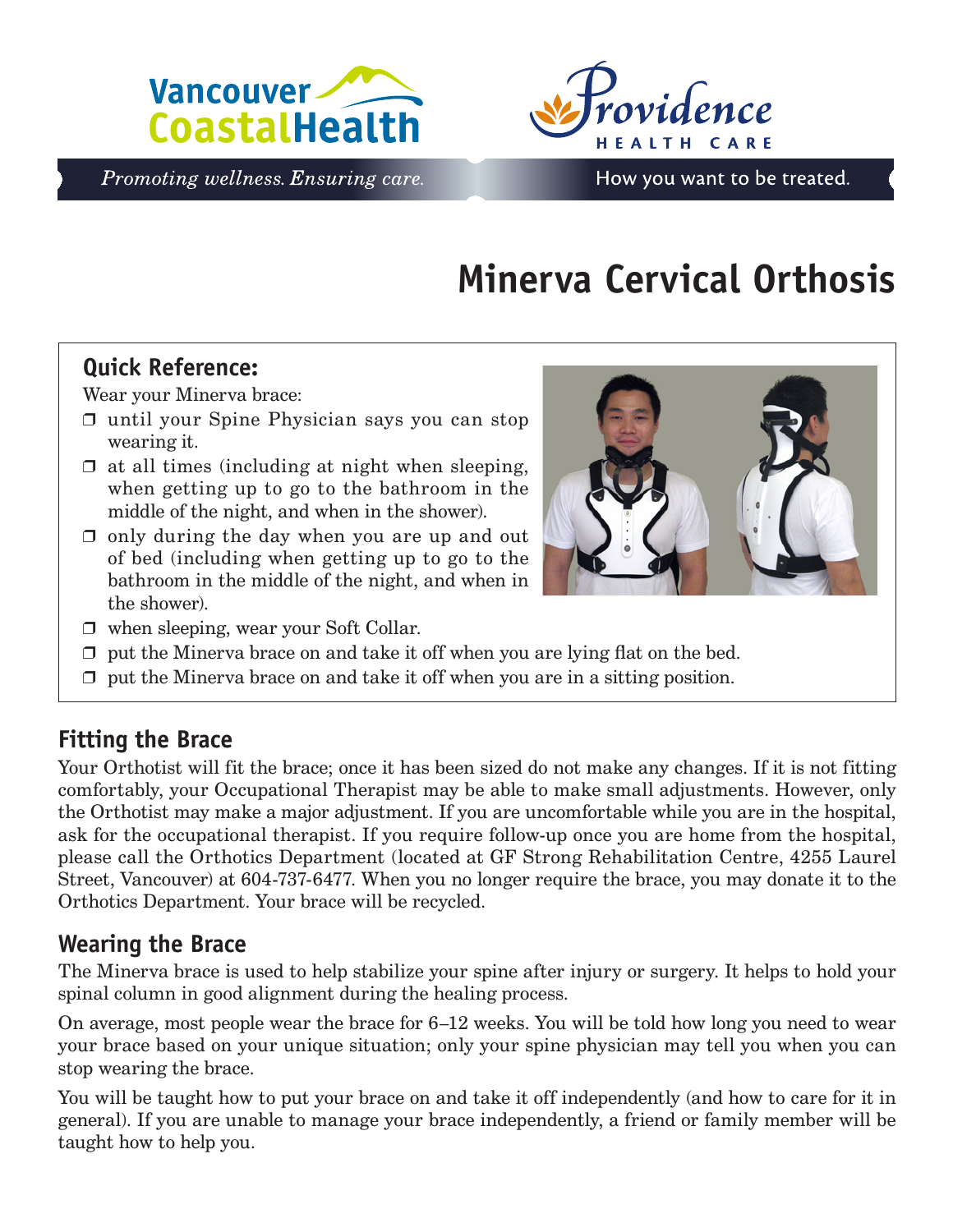## **Applying and Removing the Brace**

Keep your brace at your bedside so that you can easily reach it without getting up.

Put the back of the brace on first, then the front.

When you put on and take off the brace, you must remember to use the techniques taught to you by your therapists, and you must remember to keep your spine in a neutral alignment (that means keeping your head, neck and trunk in a straight line).

#### Back –

- 1. Start by lying flat on your back on your bed.
- 2. Fold the Velcro straps onto themselves so they do not become tangled.
- 3. Log roll to one side and place the back of the brace behind you. Place the brace so that it cups the base of your skull. Ensure it runs down the midline of your body before you roll back.
- 4. Roll onto your back. If the brace is out of alignment, make small body movements to adjust your alignment on top of the brace – this is easier than trying to move the brace. Do not press the back of your head into the bed to off-load the weight of your trunk. Only use your elbows and shoulders to bear weight.
- 5. Pull the Velcro straps out from under you.

Front –

- 1. Relax "into" the back piece of the brace and check your spinal alignment make sure that you are in a neutral position (that means your head, neck and trunk are in a straight line).
- 2. Place the front of the brace on your chest and slide it up until it touches your chin.
- 3. One at a time, reach down for the chest strap, detach the Velcro from itself, and feed the strap through the metal ring located on the front piece. Hold each strap and evenly pull them to snug the brace around your trunk.
- 4. One at a time, reach up for the shoulder strap, detach the Velcro from itself, and feed the strap through the metal ring located on the front piece. Pull the strap to snug the brace over your shoulder. Over tightening this strap will pull the brace "up and into" your chin.
- 5. One at a time, reach up for the chinstrap, detach the Velcro from itself, and feed the strap through the metal ring located on the front piece. Pull the strap to snug the brace under your chin. Over tightening this strap will pull the brace "into" your throat.
- 6. Reverse the procedure to remove the brace.

#### Adjusting the Brace When Up –

- 1. Once you are up, check the overall positioning and alignment of the brace in a mirror.
- 2. If an adjustment is needed, you may release and reattach the straps but only one strap at a time.

#### Checking the Fit –

When the brace has been properly applied:

- Your head, neck and trunk should be in a neutral position (that means in a straight line).
- Your chin should come to the front edge of the chin piece; the chin support should not be pressing into your throat.
- The back of your head should be against the back of the brace you should not be able to "bob" back and forth between the head and chin supports.
- The front and back panels should appear level and symmetrical.
- When checking the fit, think to yourself "comfortable yet snug".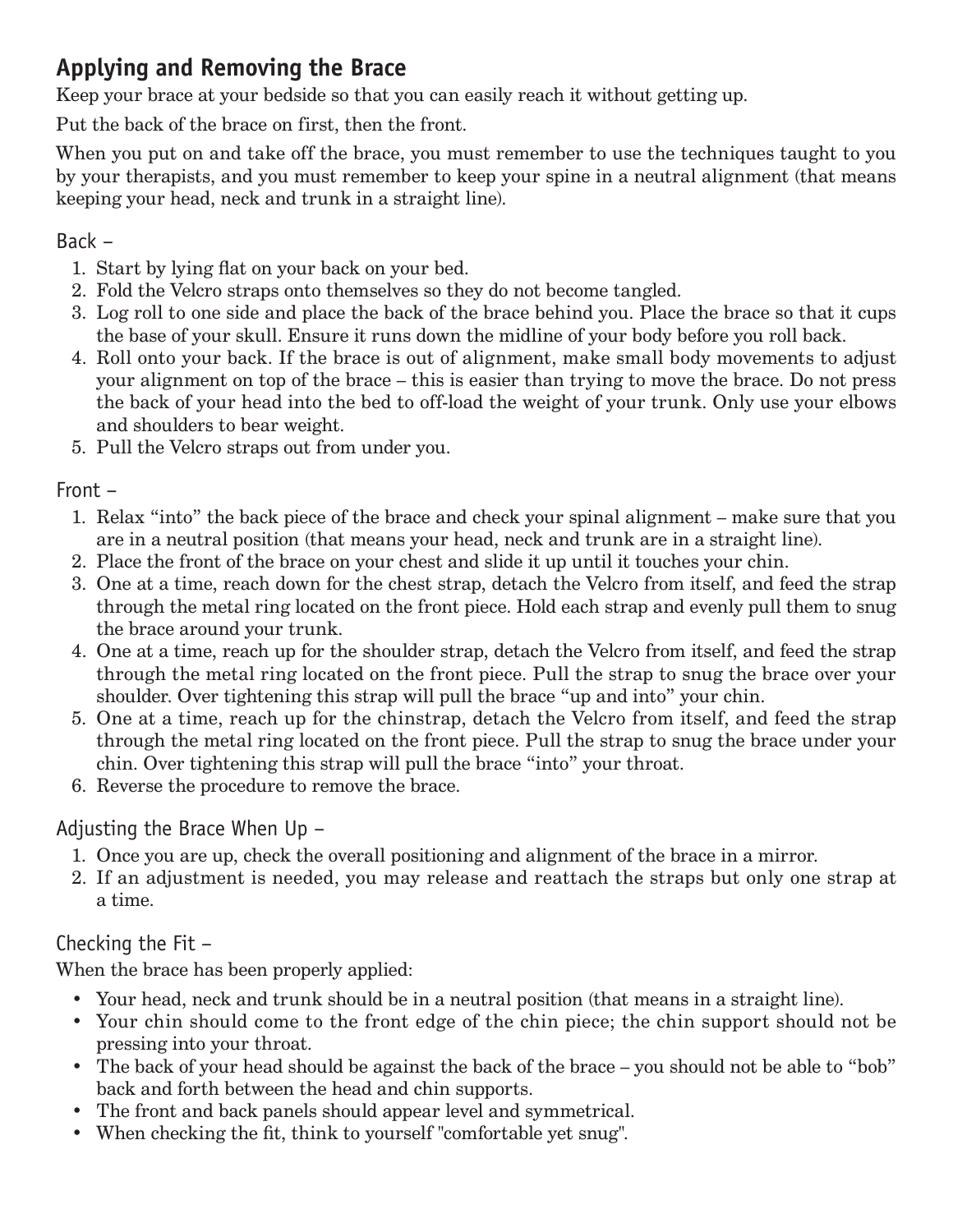### **Cleaning the Brace**

Pads may be cleaned daily. Change the pads if they become visibly soiled or have an odour, or if they become moist. A second set of pads is available for purchase from the Orthotist. If you have them, change the pads for clean ones at this time and wash the dirty ones. Hand-wash the pads in the sink with warm water and a mild soap. Rinse thoroughly and squeeze the pads between towels to remove all excess water. Let the pads air-dry (about 6–8 hours). Never use bleach on the pads or put the pads in the washer or dryer. The plastic portion of the brace may be washed with mild soap and water. Rinse and towel dry the brace before re-attaching the clean pads.

## **Removing/Replacing the Pads**

Front and Back pads –

Remove: Simply peel the pads off the Velcro dots.

Replace: Fold the pads in half and attach them so the fabric grips the Velcro dots. The plasic edges of the brace should not touch your skin; position the pads to make sure they overlap all the plasic edges.

## **Washing/Skin Care**

Pressure, moisture, heat and dirt can lead to redness and soreness of your skin. To avoid skin breakdown, keep you skin clean, dry, and cool. If you notice redness (that remains even after the collar has been off for 10–15 minutes) or breakdown call your family doctor.

At least once a day, remove the brace and wash your face and neck. At this time, change the pads for clean ones and wash the dirty ones. If you have been instructed to wear your brace at all times, you may remove it once daily to clean the brace, change the pads, and wash your skin.

- 1. Before taking off your brace, gather the supplies you will need by your bedside: a washbasin, soap, washcloth, dry towels, and the clean replacement pads.
- 2. Remove the brace the way you were taught by your therapist. Unless your physician or therapist has given you other instructions, you must do this while laying flat on the bed.
- 3. While you wash, keep your head, neck and trunk straight and still. To wash you back, you may roll onto your side in the way you were taught to do so by your therapist.
- 4. Put your brace back on before you get up off the bed.

To wash your body, you may sponge bathe around the brace or you may take a full shower; you must wear the brace in the shower (unless otherwise directed by the physician or therapist).

When you are finished, clean your neck and face as described above. Clean the brace and replace the pads as described above. If you choose to not purchase the additional pads, you should shower just before going to bed so that the pads may be cleaned and then dry over night.

If you must wear your brace at all times, you can switch the pads for small towels when showering and while removing the pads for cleaning and drying.

Note – if you have had surgery and have an incision, before you shower, make sure you are aware of any restrictions or conditions related to incision care. This is very important; your nurse will teach you or a family member what you need to do to take proper care of your incision.

## **Payment**

You will receive a bill from the hospital's Financial Services Department for the cost of the brace. If you have extended health benefits or other income support, you may be eligible for partial or full reimbursement. Please pay the hospital bill and then submit the receipt for review by your extended health benefits or other income support provider.